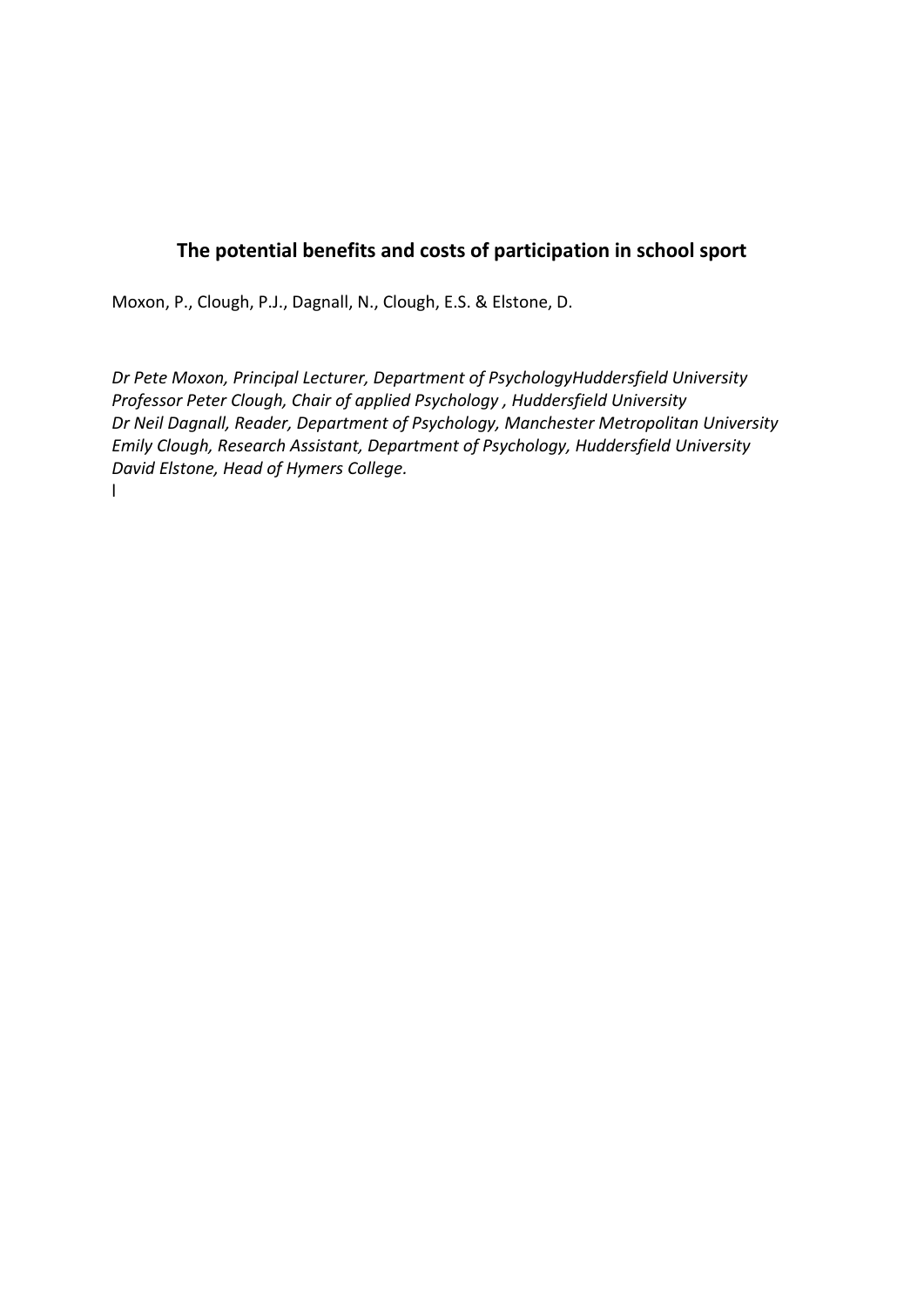#### Introduction

There is some consensus on the impacts of physical activity on psychological factors in the general population. Drawing on clinical and epidemiological studies, as well as narrative and meta-analytic reviews, it can be concluded that physical activity, usually of a moderate level:

- has a small-to-moderate beneficial effect on anxiety reduction and stress reactivity
- has a moderate-to-large beneficial effect on mild to moderate depression

● has a small effect on self-esteem and a moderately favourable effect on self-perceptions, mood and psychological well-being

● has been associated with positive effects on selected measures of cognitive function and Psychological adjustment

There is much less research and consensus about the involvement of sport and young people. Recent reviews report associations between physical activity and academic attainment in children and adolescents (e.g. Singh et al, 2012; Biddle & Azare, 2011). One example of excellent research, (Booth et al ,2014) using a longitudinal sample of 4745, concluded that there was a long-term positive impact of physical activity on academic attainment in adolescence. It is however clear that previous research has been equivocal, with little solid evidence of a specific link between physical activity and academic performance (e.g. Singh et al, 2012; Biddle & Azare, 2011; Booth et al, 2014).

A small number of studies have directly examined physical activity in relation to wellbeing in schools. Psychological wellbeing of students has arguable become the key issue both in educational establishments and in governmental policy. It is, for example, reported that 1 in 10 of children and young adults have significant mental health issues. (Steptoe and Butler, 1996) reported data from a cohort of 5,061 adolescents. They noted that 'greater participation in vigorous sports and activities was associated with lower risk of emotional distress'. (Allison et al, 2005) analysed data from 2,104 Canadian adolescents and showed a significant negative relationship between sports involvement and problems with social functioning.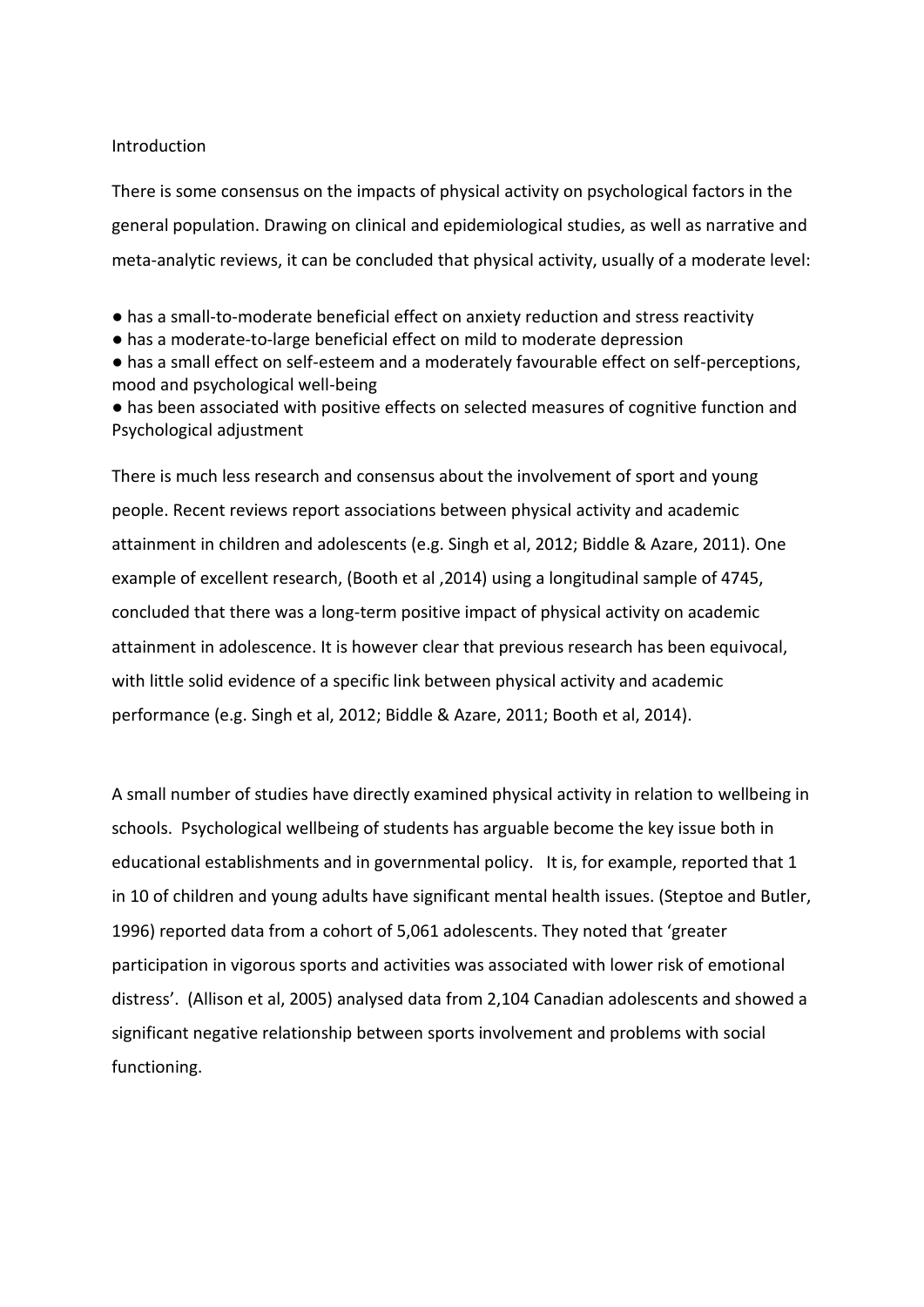There has also been a recent increase in interest about character development in young people. Character is however, poorly defined. The traits, attitudes and behaviours often discussed include:

- perseverance, resilience and grit
- confidence and optimism
- motivation, drive and ambition
- neighbourliness and community spirit
- tolerance and respect
- honesty, integrity and dignity
- conscientiousness, curiosity and focus

Mental toughness has been linked closely with character and can be viewed as a general marker for character. (Clough et al. 2002) conceptualise mental toughness as a global construct that can manifest in any area of life, including personal relationships, vocational endeavours and sport. Mental toughness is a positive psychological variable, relating to success and has properties that are beneficial for it goes beyond accepting and dealing with anxiety. Rather it is actually seeking out, and thriving, in anxiety eliciting situations. Mental toughness enables individuals to cope with stress effectively but it also allows them to *proactively* seek out opportunities for self-development rather than just *react* to stressful circumstances. It has been suggested that sporting involvement can be a vehicle for the development of mental toughness (e.g. Crust and Clough, 2011).

If physical activity can enhance academic achievement there are three broad causal pathways that may be involved: (a) cognitive enhancement: (b) improvements in well-being and/or (c) improved character/resilience. **Cognitive enhancement**: There is an emerging body of evidence that physical activity in childhood and adolescence has cognitive effects that should be conducive to improved academic attainment. In a review (Chaddock et al ,2010) suggested that low physical activity can have detrimental effect on brain structure and function and that these effects are related to cognitive performance and academic attainment. **Enhanced Well Being:** a small number of studies have examined this area. (Steptoe and Butler, 1996) reported data from a cohort of 5,061 adolescents. They noted that 'greater participation in vigorous sports and activities was associated with lower risk of emotional distress'. (Allison et al, 2005) analysed data from 2,104 Canadian adolescents and showed a significant negative relationship between sports involvement and problems with social functioning. **'Improved Character':** Mental Toughness has been linked to both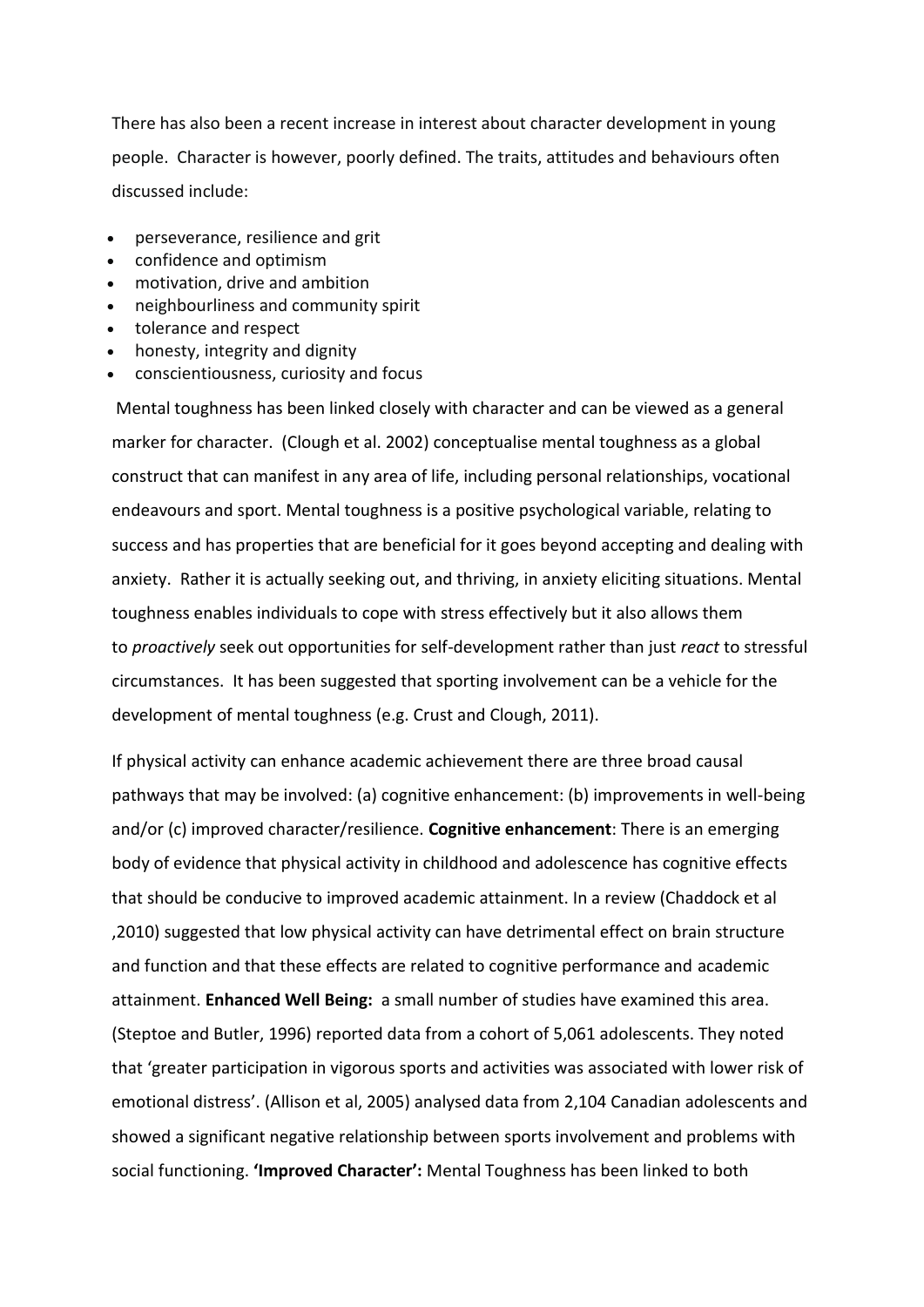academic performance (e.g. St Clair-Thompson, 2014) It encompasses most, if not all, of the traits, attitudes and behaviours related to character stated above.

## The Study

### The Purpose

The purpose of the study reported here was to investigate the potential benefits and costs of an involvement in sport at school, focussing on academic performance, well-being and mental toughness.

### The Sample

After gaining ethical approval from Manchester Metropolitan University, data was obtained from 1482 year 12 students from independent schools. There were 60% males and 33% females, with 7% preferring not to say. Nineteen independent schools took part in this study.

#### The Measures Used

In addition to basic demographic identifiers, information was obtained on:

- Academic Performance: GCSE's and MidYIS
- Character: Mental Toughness (MTQ18)
- Psychological Wellbeing: 5 Items
- Involvement in sport
- Involvement in other extracurricular activities

#### Academic Performance Data

Two measures were used. An aggregated measure of average GCSE performance (*points allocated for each grade/number of GCSE's*) and MidYIS.

The mean MidYIS score was 111.5 (n=721). The mean MidYIS constituent sub-scale scores were also obtained: Vocabulary 113; Maths 116; Nonverbal 113 and skills 110. The Mean GCSE score was 6.9 (n=697)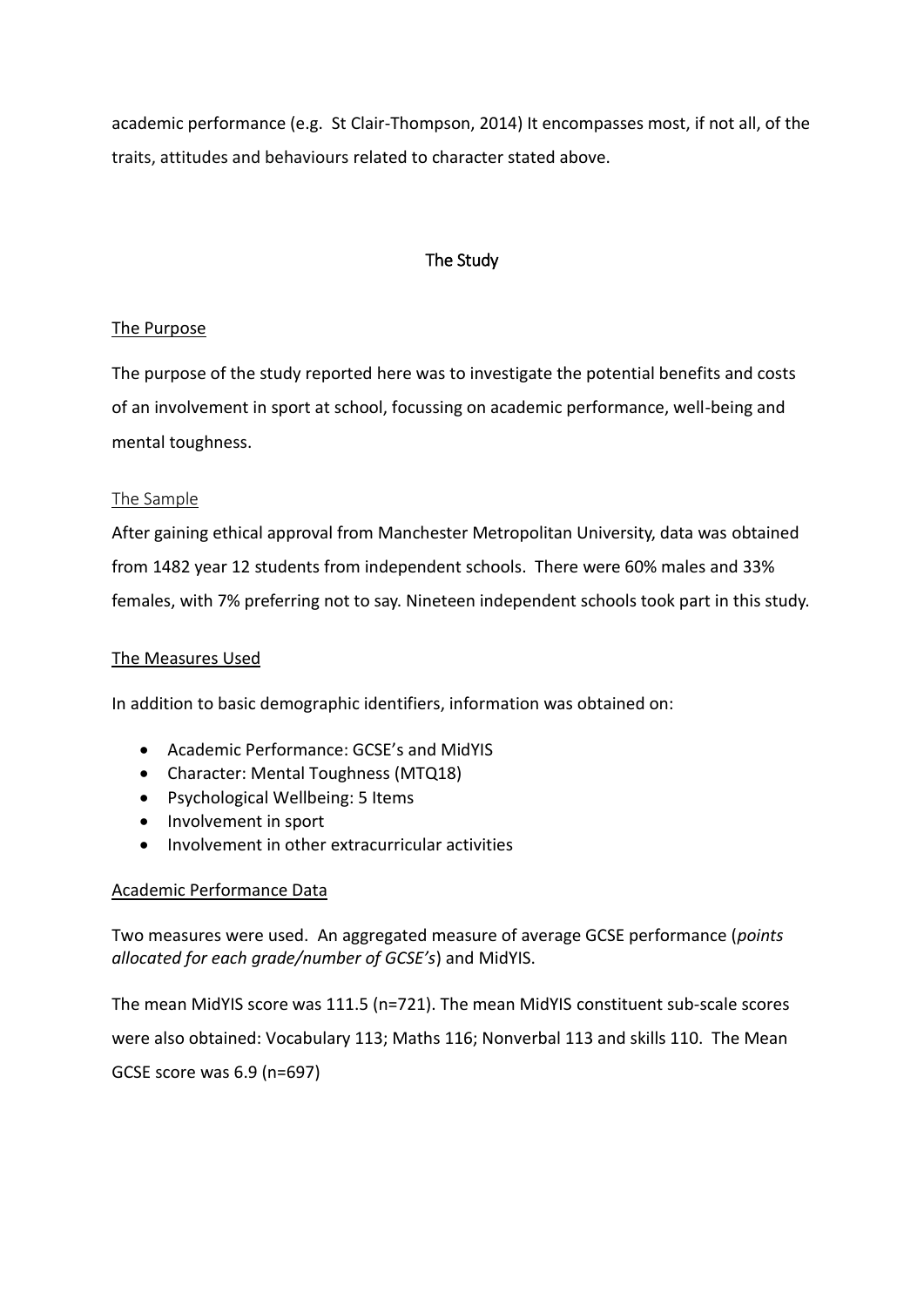### Participation in Sports

A wide range of sports were participated in. The dominant activities were: Football; Badminton; Cricket; Gym; Hockey; Netball; Rugby and Tennis. The average number of hours spent in school on these was 4.2. The average number of hours outside school was 3.4. Fifty-five percent of the students reported that at least one of their parent was actively involved in sports on a regular basis.

## The Key Findings

Students were asked to give a subjective rating of the amount of time they participated in sports. These are reported in Table 1a and Table1b.

### Table 1a: How involved in sports WITHIN school are you?

| Not at all involved | 8%  |
|---------------------|-----|
| A little involved   | 24% |
| Quite Involved      | 18% |
| Involved            | 22% |
| Very Involved       | 28% |

# Table 1b: How involved in sports OUTSIDE school are you?

| Not at all involved | 17% |
|---------------------|-----|
| A little involved   | 24% |
| Quite Involved      | 22% |
| Involved            | 20% |
| Very Involved       | 17% |

Students were asked how their involvement in sport impacted on their school work. This is reported in Table 1c.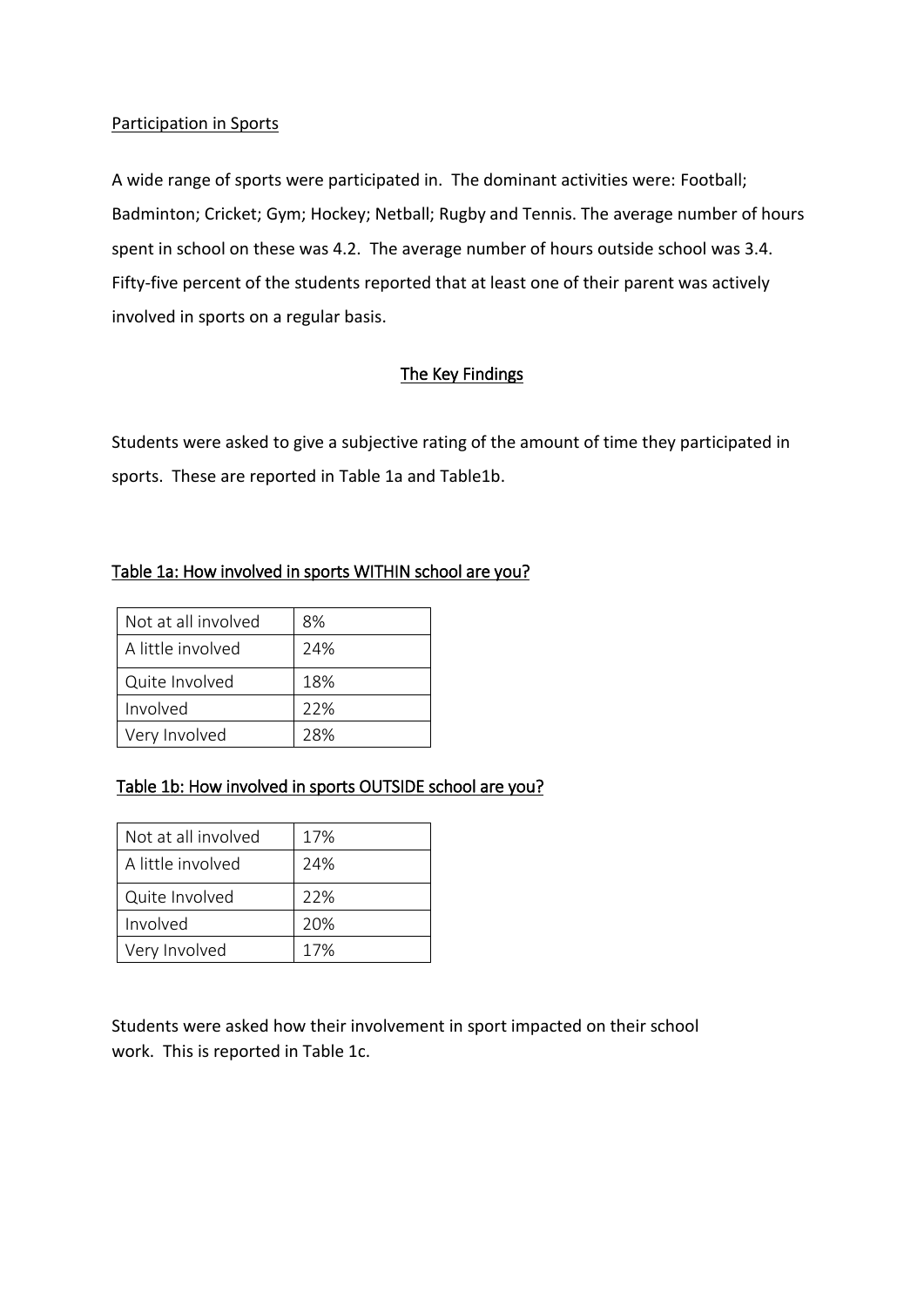# Table 1c. Overall do you think your sports involvement has

| Negatively impacted on my school<br>work | 5%  |
|------------------------------------------|-----|
| Positively impacted on my school<br>work | 44% |
| Had no impact                            | 36% |
| Don't know                               | 15% |

Many of the pupils spent significant amounts of time playing sport within and out of school. It is very interesting to note that very few thought it negatively impacted on their school work, whilst the majority thought it helped.

# (c) The link between physical activity and wellbeing

In the current study positive associations were found between sports activities and wellbeing: *Sports involvement in school vs Wellbeing r=0.21 p<0.001: Sports involvement outside school vs wellbeing r=0.19 p<0.001*

# (d) The link between physical activity and mental toughness

Significant relationships were found between sports' involvement and mental toughness. The level of sports involvement was associated with higher toughness scores: *Sports involvement in school vs MT r=0.19 p<0.001:Sports involvement outside school vs MT r=0.21 p<0.001*

### (e) The link between mental toughness and wellbeing

There was a very strong association between mental toughness and wellbeing: *MT vs Wellbeing r=0.53 p<0.001*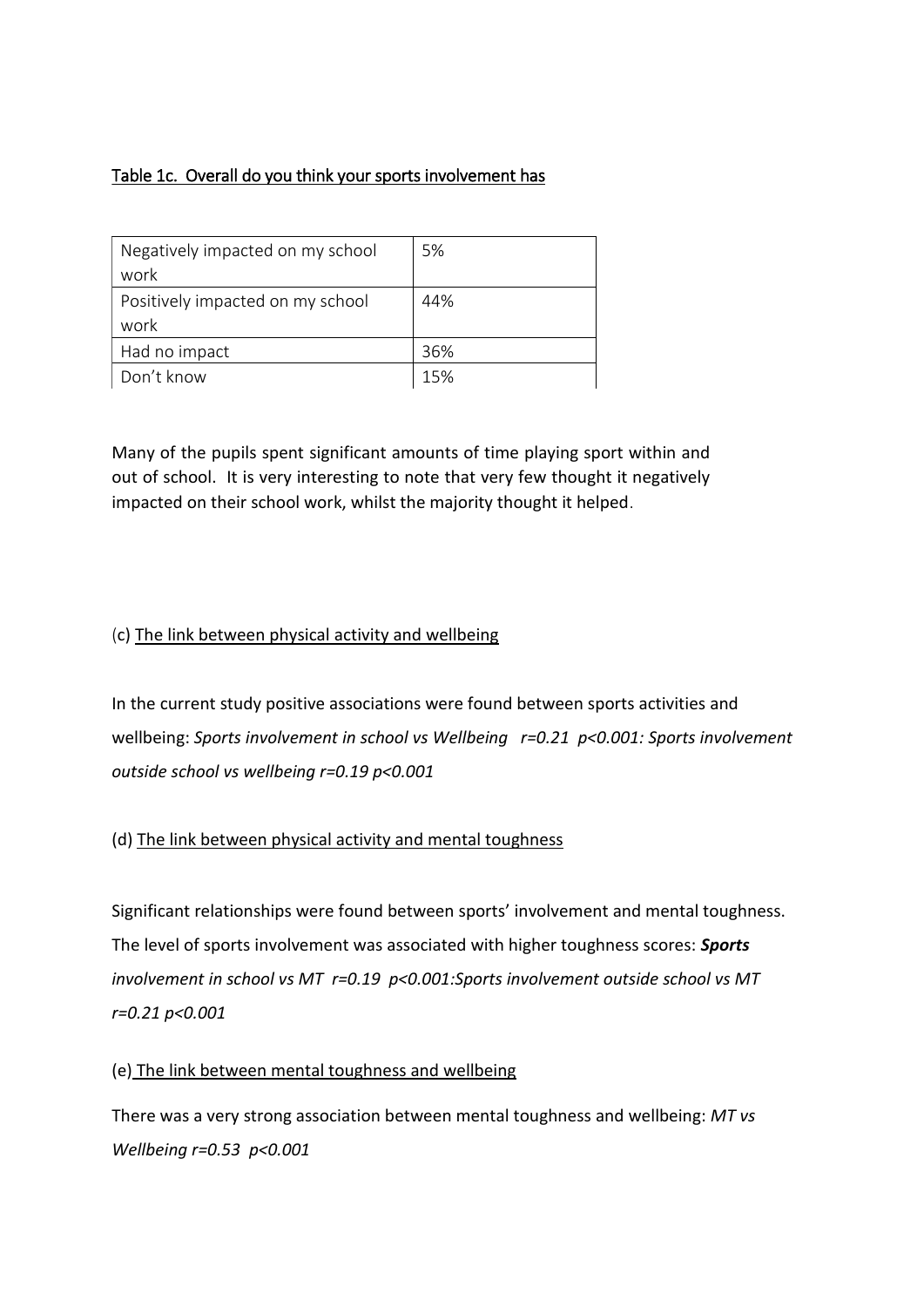## (f) Academic Performance, Mental toughness and Well Being

**.**

There were NO identified links between an involvement in sport and academic performance but there were some trends relating to wellbeing and mental toughness. These are reported in Tables 2a, 2b, and 2c

## Table 2a: A comparison of GCSE performance (categorised into 4) with Toughness

|                              | Mental<br>Toughness |
|------------------------------|---------------------|
|                              |                     |
| Lowest Performing Group      | 59.7                |
| Low Middle                   | 62.4                |
| High Middle                  | 61.6                |
| <b>Best Performing Group</b> | 62.2                |

### Table 2b: A comparison of MidYIS performance (categorised into 4) with Toughness

|                              | Mental    |
|------------------------------|-----------|
|                              | Toughness |
| Lowest Performing Group      | 61.2      |
| Low Middle                   | 58.2      |
| High Middle                  | 61.2      |
| <b>Best Performing Group</b> | 61 1      |

### Table 2c: A comparison of MidYIS performance (categorised into 4) with Wellbeing

|                              | <b>Well Being</b> |
|------------------------------|-------------------|
|                              | Score             |
| Lowest Performing Group      | 20.3              |
| Low Middle                   | 18.9              |
| High Middle                  | 20.6              |
| <b>Best Performing Group</b> | 20.1              |

These three pieces of data fit a 'classic pattern' within the mental toughness research domain, with the very lowest performers having the very lowest wellbeing and mental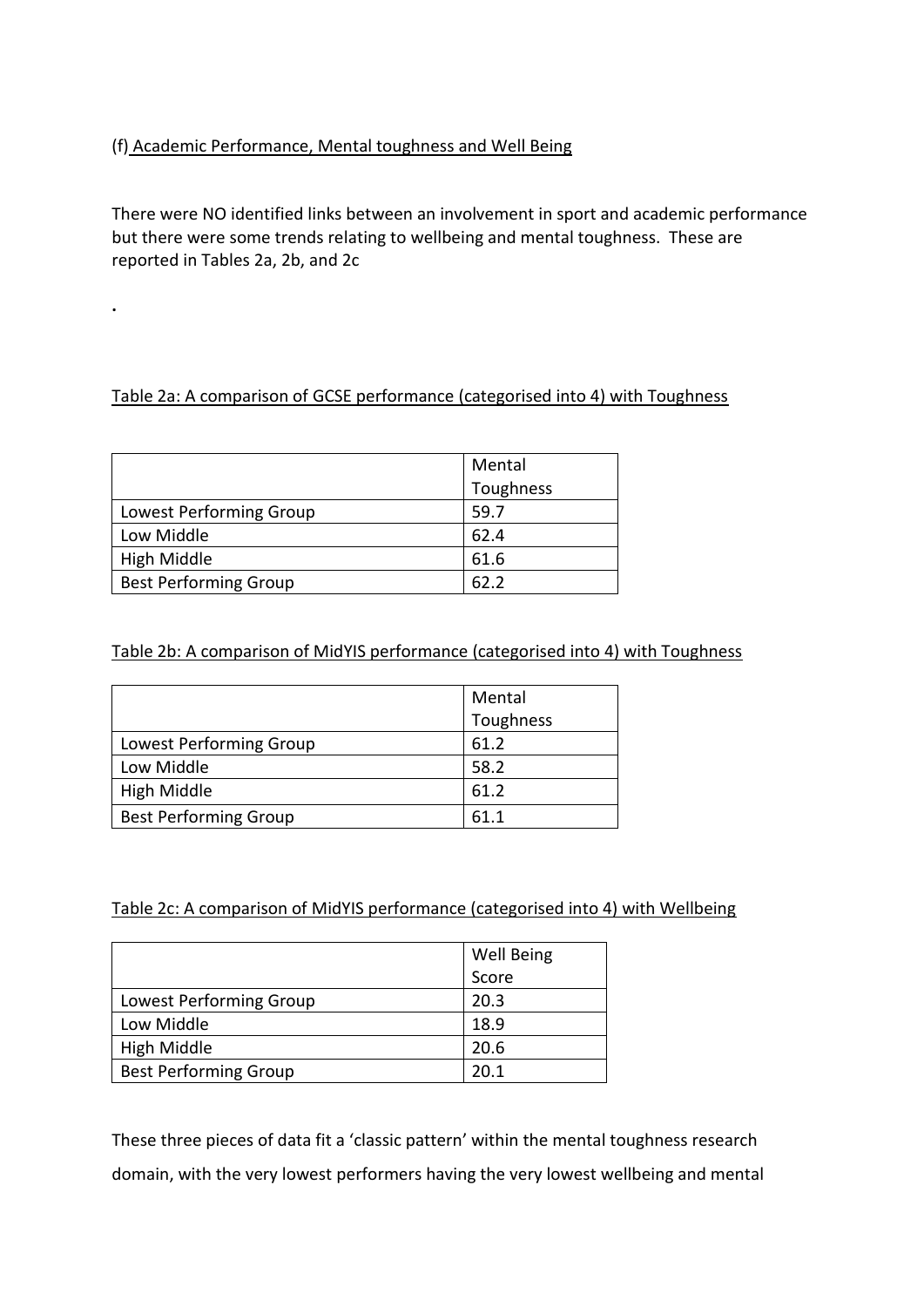toughness scores. So although physical activity does not link directly with performance it may do so via the wellbeing and toughness of students.

Taken together, this data also suggest that the most *vulnerable* group are the pupils in the Low/Middle performance group. This lower wellbeing and mental toughness may inhibit them reaching their full potential.

#### (g) The link between physical activity and mental toughness

Significant relationships were found between sports' involvement and mental toughness. The level of sports involvement was associated with higher toughness scores: *Sports involvement in school vs MT r=0.19 p<0.001 ; Sports involvement outside school vs MT r=0.21 p<0.001.*These results suggest that sport can be a significant factor in the building of character building, which turn relates to higher levels of wellbeing and possibly academic performance.

#### **Discussion**

The results reported here suggest that an involvement in sport whilst at school is advantageous. There is a very strong long link between an involvement in sports and better psychological functioning (wellbeing) and higher levels of mental toughness.

There was no clear link between and involvement in sport and academic performance. However, the link between sport and mental toughness and wellbeing does suggest a possible mechanism that may potentially improve performance in some contexts.

The sample utilised in this study was largely drawn from selective schools and there was a clear restriction of range effect, with most pupils preforming well. It is suggested here that in a more diverse sample there may indeed be clear links between sport and performance. The 'pre-cursors' appear to be in place. This suggestion is supported by the findings of a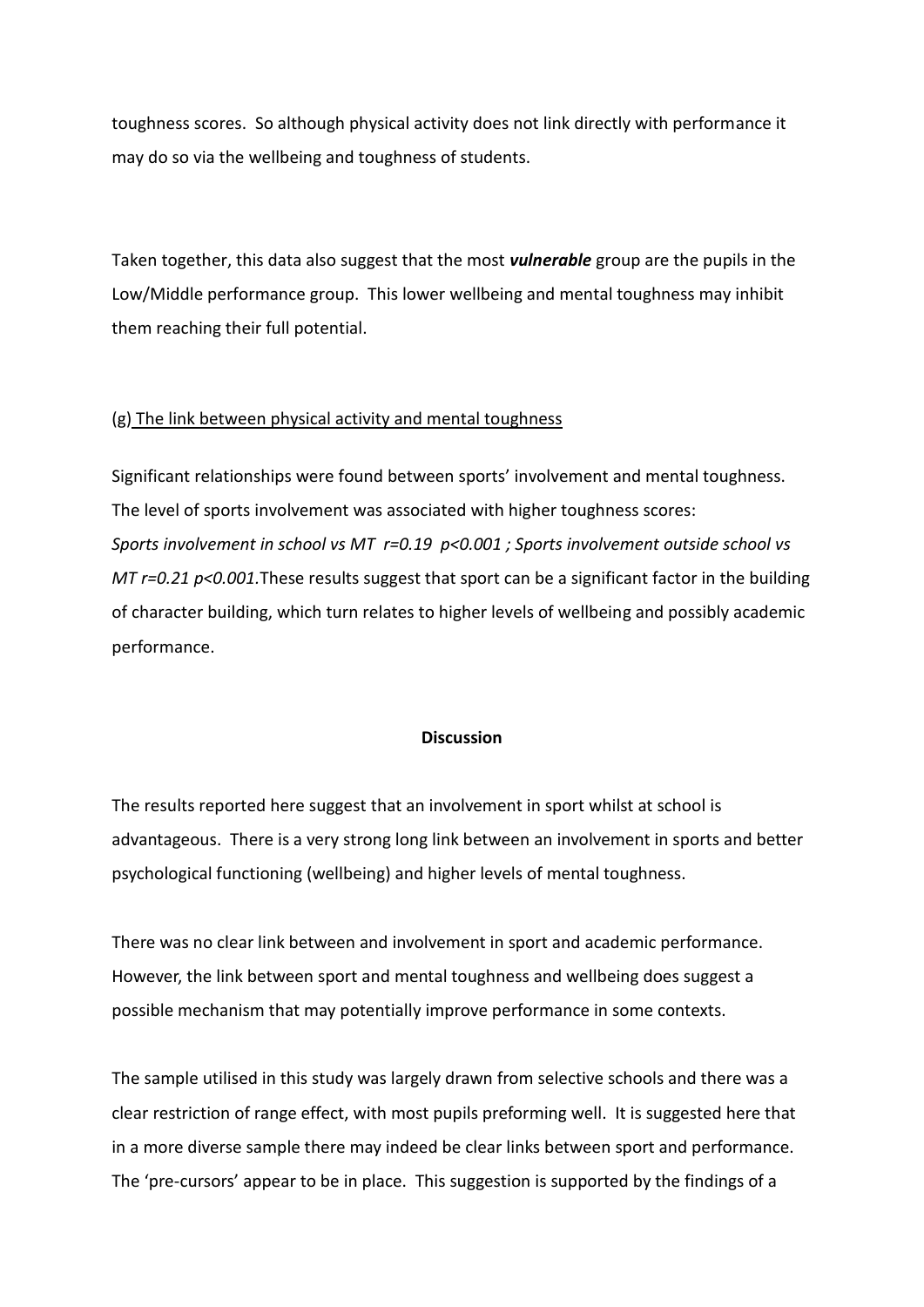recent large scale study of Italian school children that shows a consistent link between mental toughness, a correlate of sport and performance (Papageorgiou et al., 2018). Future research is encouraged to try and bottom out this hypothesis.

An important point is that there is no suggestion that an involvement is sport has a negative impact on academic achievement. There is a clear and continuous pressure within the curriculum to reduce time for perceived non-core activities. In the world of 'league tables' this is understandable, but regrettable. The results reported here show a clear association between an involvement in sport and enhanced wellbeing and higher levels of mental toughness. Both of these are arguably legitimate end points in their own right. Sport offers the opportunity to help to produce healthier, happier and more fully rounded individuals, with no apparent academic penalty. It is clear that education should be much more than exam results and there is a clear move towards recognising the importance of wellbeing when judging the impact of quality of education. Whilst slow, this increasing recognition now has its own momentum and will hopefully continue

#### **Conclusion**

This research shows the importance and usefulness of a balanced non-academic portfolio and the particular importance of sport for student wellbeing and character development.

#### **References**

Allison, K. R., Adlaf, E. M., Irving, H. M., Hatch, J. L., Smith, T. F., Dwyer, J. J. M., Goodman, J. (2005). Relationship of vigorous physical activity to psychological distress among adolescents. *Journal of Adolescent Health, 37*(2), 164–66.

Biddle SJH, Azare M. Physical activity and mental health in children and adolescents: a review of reviews. *Br J Sports Med* 2011; 45:886–95.

Booth,J.N, Leary, S.D, Joinson, C. Ness, A.R.,Tomporowski,P.D. , Boyle,J.M. and Reilly, R. (2014) Associations between objectively measured physical activity and academic attainment in adolescents from a UK cohort . *Br J Sports Med* 2014;48:265–270.